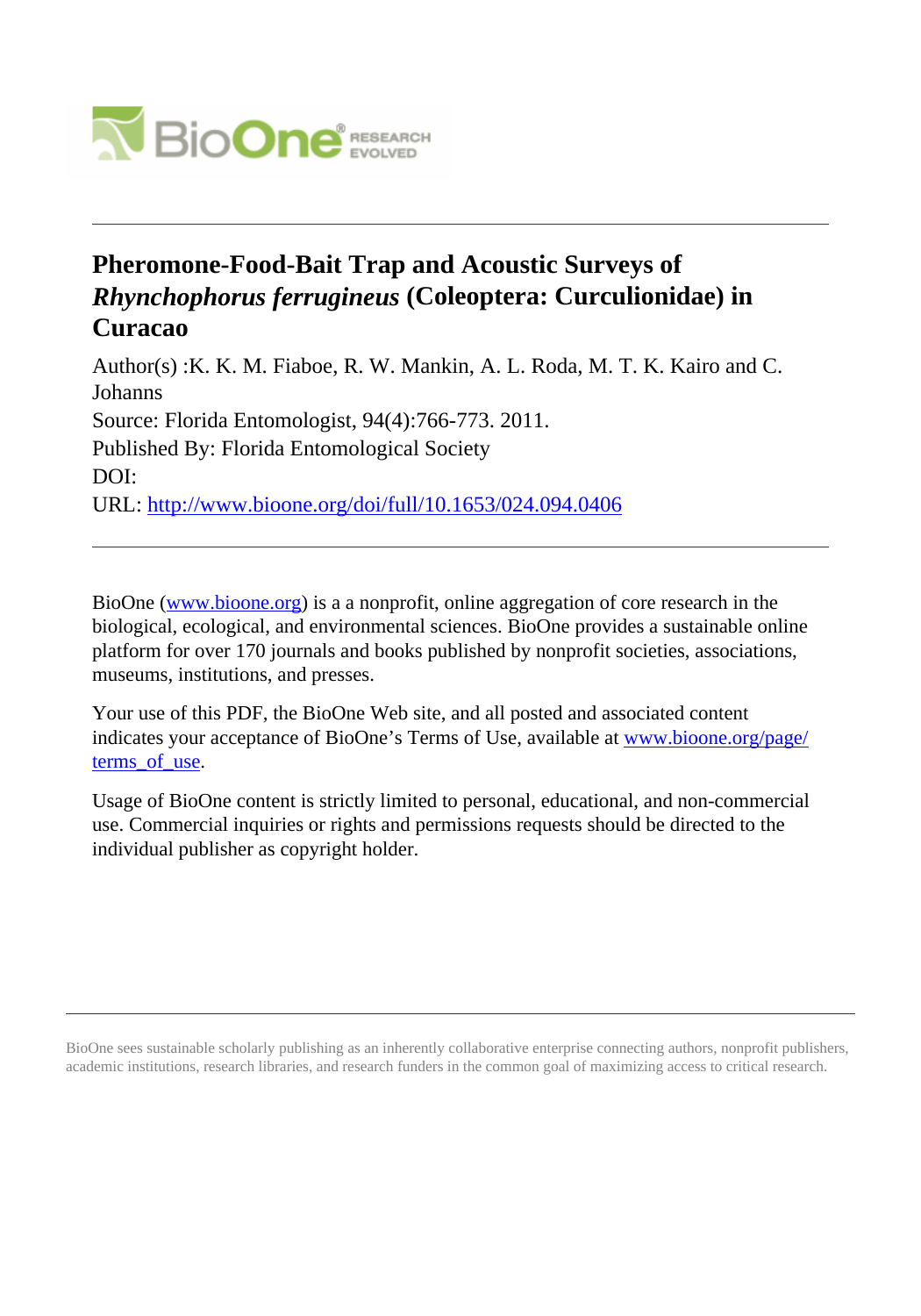## PHEROMONE-FOOD-BAIT TRAP AND ACOUSTIC SURVEYS OF *RHYNCHOPHORUS FERRUGINEUS* (COLEOPTERA: CURCULIONIDAE) IN CURACAO1

K. K. M. FIABOE $^{2,3}$ , R. W. MANKIN<sup>4</sup>, A. L. RODA<sup>5</sup>, M. T. K. KAIRO<sup>2</sup>, AND C. JOHANNS<sup>6</sup> 2 Center for Biological Control, College of Engineering Sciences, Technology and Agriculture, Florida Mechanical and Agricultural University, Tallahassee, FL, USA

3 International Centre of Insect Physiology and Ecology, Nairobi, Kenya

4 US Department of Agriculture, Agriculture Research Service, Center for Medical, Agricultural, and Veterinary Entomology, Gainesville, FL, USA

5 US Department of Agriculture, Animal Plant Health Inspections Service, Center for Plant Health Science and Technology, Miami, FL, USA

6 Department of Agriculture, Husbandry and Fisheries, Willemstad (Curacao)

1 Portions of this study were developed from discussions at The Challenge, Red Palm Weevil, Workshop, March 29-31, 2010, Riyadh, Saudi Arabia.

#### ABSTRACT

Pheromone-food-bait trap and acoustic surveys were conducted in Curacao to monitor a recently discovered invasion of *Rhynchophorus ferrugineus* L. (RPW). This pest of economic importance in regions of Asia, the Middle East, and the Mediterranean was not observed in the Americas until 2009. Due to its economic and environmental damage, there is an urgent need to manage or eradicate RPW in Curacao to reduce its impact on the island as well as avoid the possibility of transference to surrounding regions. Studies were conducted to explore methods available for monitoring adults with traps and acoustically assessing larval infestations in trees in the warm, dry but humid Curacao environment - considering also some special challenges of urban conditions, such as increased traffic noise or unwanted human curiosity that could negatively affect monitoring success. Bucket traps baited with 4 methyl-5-nonanol/ 4-methyl-5-nonanone pheromone lure, ethyl acetate and a molasses - ethylene glycol mixture captured RPW adults at consistent rates for ca. 7/d, but the rates of capture were reduced for the 9th to 14th d of a two-week sampling period. The weevils were observed to escape rapidly from dry traps but not from liquid-containing traps. A portable, user-friendly acoustic sensor system enabled identification of larvae in individual infested trees through the use of signal processing analyses that screened out bird and wind noise. This information gained about liquid baits and acoustic differences between background noise and RPW-produced sounds can assist future efforts to monitor, control, or eradicate RPW in Curacao as well as other urban landscapes.

Key Words: Caribbean, invasive species, liquid bait weevil, red palm weevil, signal processing analysis

#### RESUMEN

Se realizaron sondeos utilizando trampas con cebo de feromonas y comida, y otro acústico en Curazao para monitorear la reciente invasión descubierta de *Rhynchophorus ferrugineus* L, el picudo rojo de las palmeras (PRP). Esta plaga de importancia económica en las regiones de Asia, el Medio Oriente y el Mediterráneo no se observó en las Américas hasta el año 2009. Debido a su daño económico y ambiental, hay una necesidad urgente de controlar o eradicar el PRP en Curazao para reducir su impacto en la isla, así como evitar la posibilidad que se extienda a otras regiones cercanas. Se realizaron estudios para explorar los métodos disponibles para monitorear los adultos con trampas y evaluando acústicamente las infestaciones de larvas en los árboles en el ambiente cálido y seco pero húmedo de Curazao, tomando en cuenta también algunos desafíos especiales de las condiciones urbanas, tales como el mayor nivel del ruido del tráfico y de la inoportuna curiosidad humana que pudiera afectar el éxito del monitoreo. Trampas de cubos cebadas con el señuelo del feromona 4-metil-5-nonanol/4 metil-nonanone, el acetato de etilo y melaza- una mezcla de glicol de etileno capturó los adultos de PRP a tasas consistentes por casi 7 dias, pero la tasa de captura se ha reducido para el dia noveno hasta el dia decimocuarto del periodo de muestro de dos semanas. Se observa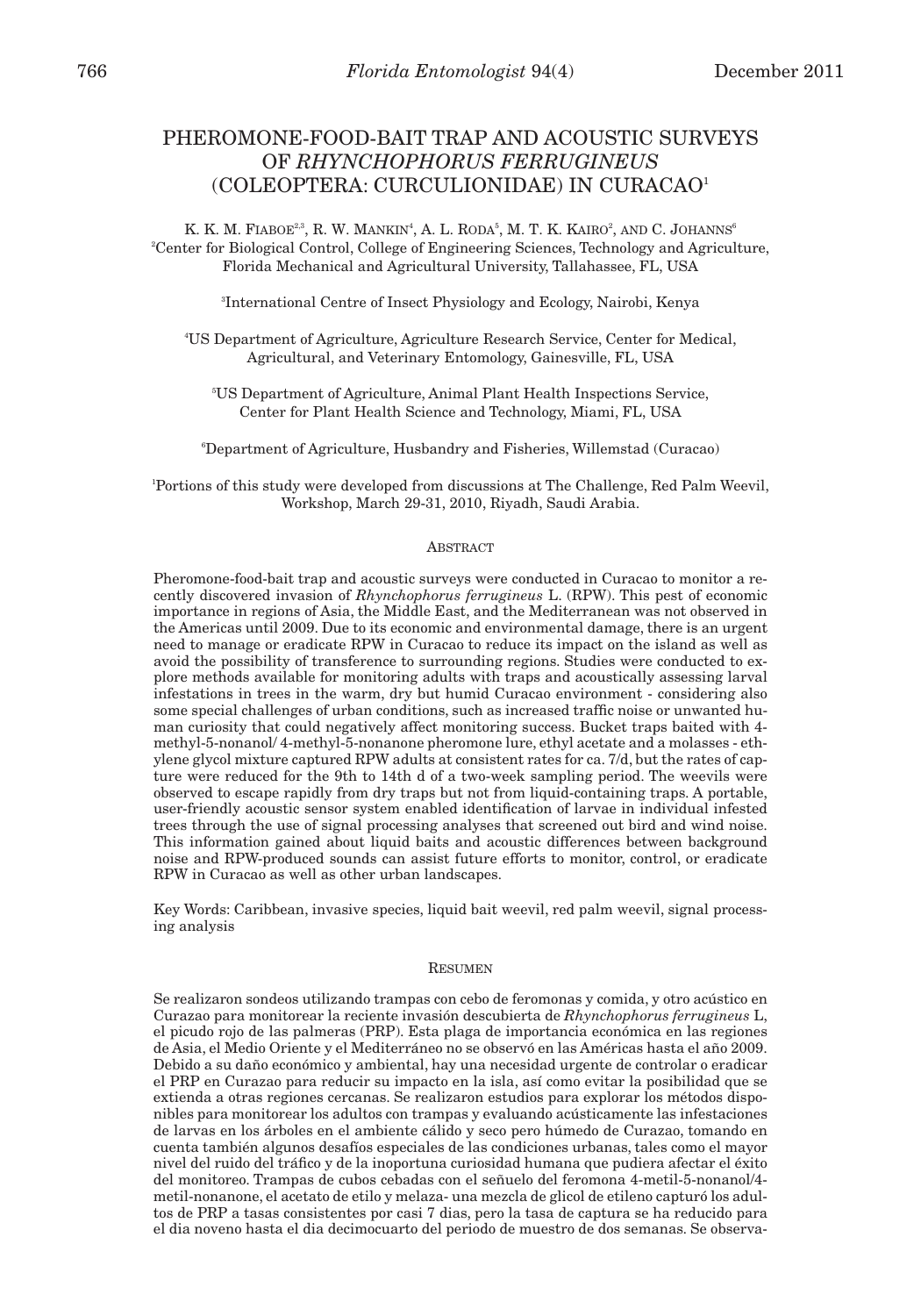ron que los picudos se escaparon rápidamente de las trampas secas, pero no de las trampas que tienen líquidos. Un sistema de sensores acústicos, portátil y fácil de usar permitio la identificación de larvas en árboles individuales infestados mediante el uso de análisis de procesamiento de señales que descarataron los ruidos hechos por las aves y del viento. Esta información puede ayudar a los futuros esfuerzos para monitorear, controlar o eradicar el PRP en Curazao, así como en otros lugares urbanos.

The red palm weevil (RPW), *Rhynchophorus ferrugineus* L. (Coleoptera: Curculionidae/Rhynchophoridae/Dryophthoridae) is an economically important pest of palm trees in Asia, the Middle East, and the Mediterranean region (Mukhtar et al. 2011), but until recently was not observed in the Americas (Roda et al. 2011). The discovery of RPW in both Curacao and Aruba consequently was of major concern to plant protection authorities and industry because of its potential to cause economic or ecological impact. In the Caribbean region, palms are grown for coconuts, dates, oil and other agricultural purposes, and are important nursery crops. They are also an integral part of the landscape and are ubiquitous in the tourism industry, a major source of revenue in both islands. When palm trees in the hotel resorts are damaged by RPW, the landscape managers usually replace them with fully grown trees at a cost of several thousand dollars each (Roda et al. 2011). Hotel resorts and tourism associations in Curacao therefore are strongly interested in reducing or eliminating RPW populations.

To assist the Curacao Department of Agriculture and the Curacao Hospitality and Tourism Association (CHATA) in monitoring RPW spread and population levels, and to help avoid transference of RPW to other nearby islands or countries, a program to monitor the RPW infestations in Curacao was initiated in Sep 2009 using bucket traps baited with 4-methyl-5-nonanol/ 4-methyl-5-nonanone (an aggregation pheromone; Hallett et al. 1993) and an attractant containing ethyl acetate and a molasses/water/ethylene glycol mixture (Roda et al. 2011). The traps were deployed primarily in urban areas containing palm tree host plants of high value and serviced every 2 weeks.

Additionally, acoustic detection studies were conducted to help identify individual palm trees that needed to be treated or removed due to infestation (Mankin et al. 2011). The early stages of infestations are difficult to detect visually because newly hatched larvae bore into and hide in the trunk tissue (Faleiro 2006). The infestations can be anywhere in the trunk, although the highest likelihood is either close to the ground in heavily irrigated groves, or otherwise near the crown (Faleiro 2006). Infestations near the crown have been acoustically detected from distances of up to 4 m (Mankin et al. 2011). Our previous observations of RPW in Curacao suggested that most infestations would be found in the crown areas, although infestations occasionally were found near the root system.

The Caribbean island urban environment with year-round high heat and humidity, frequent wind, bird song, and high traffic background noise provides unique challenges for both pheromonefood-bait trapping and acoustic surveys. On a small island with limited resources, the costs and availability of bucket trap supplies and the timing of servicing can be major concerns, and in the initial acoustic detection studies conducted in Curacao (Roda et al. 2011; Mankin et al. 2011) a variety of wind and background environmental noise conditions were encountered that restricted the locations and timing recording sessions. This suggested that further acoustic studies would be needed to develop a better understanding of the types of noise that would be encountered and to identify what measures could be taken to reduce the effects of background noise on measurements of RPW infestations.

Here we report on studies that further explored the use of pheromone-food-bait bucket traps to monitor RPW populations in Curacao. We considered the effects of the absence and temporal changes of the trap liquid mixture on RPW behavior and daily trap catches. Additionally, acoustic studies were conducted with a portable, userfriendly instrument designed to filter out low-frequency background noise (Mankin 2011) to assess the likelihood of detecting infestation in an individual tree in a variety of background noise environments, as well as the feasibility of detecting whether a treatment to eliminate an infestation in a tree could be successful.

### MATERIALS AND METHODS

#### Red Palm Weevil Traps

RPW traps were constructed from white, 13.25-L buckets (Freund Container, Chicago, Ilinois, USA) as described in Roda et al (2011). The traps were baited with 4-methyl-5-nonanol/4 methyl-5-nonanone and ethyl acetate purchased from Chemtica Internacional SA, Heredia, Costa Rica), and 2 L of a readily available mixture of molasses, ethylene glycol, and water. The molasses mixture was prepared by combining 200 ml of molasses (Agarische Kooperatieve Vereniging, Curacao) with 2.5 L ethylene glycol in 17 L of water. The traps were placed on telephone poles or non-host trees at ca. 1.5 m height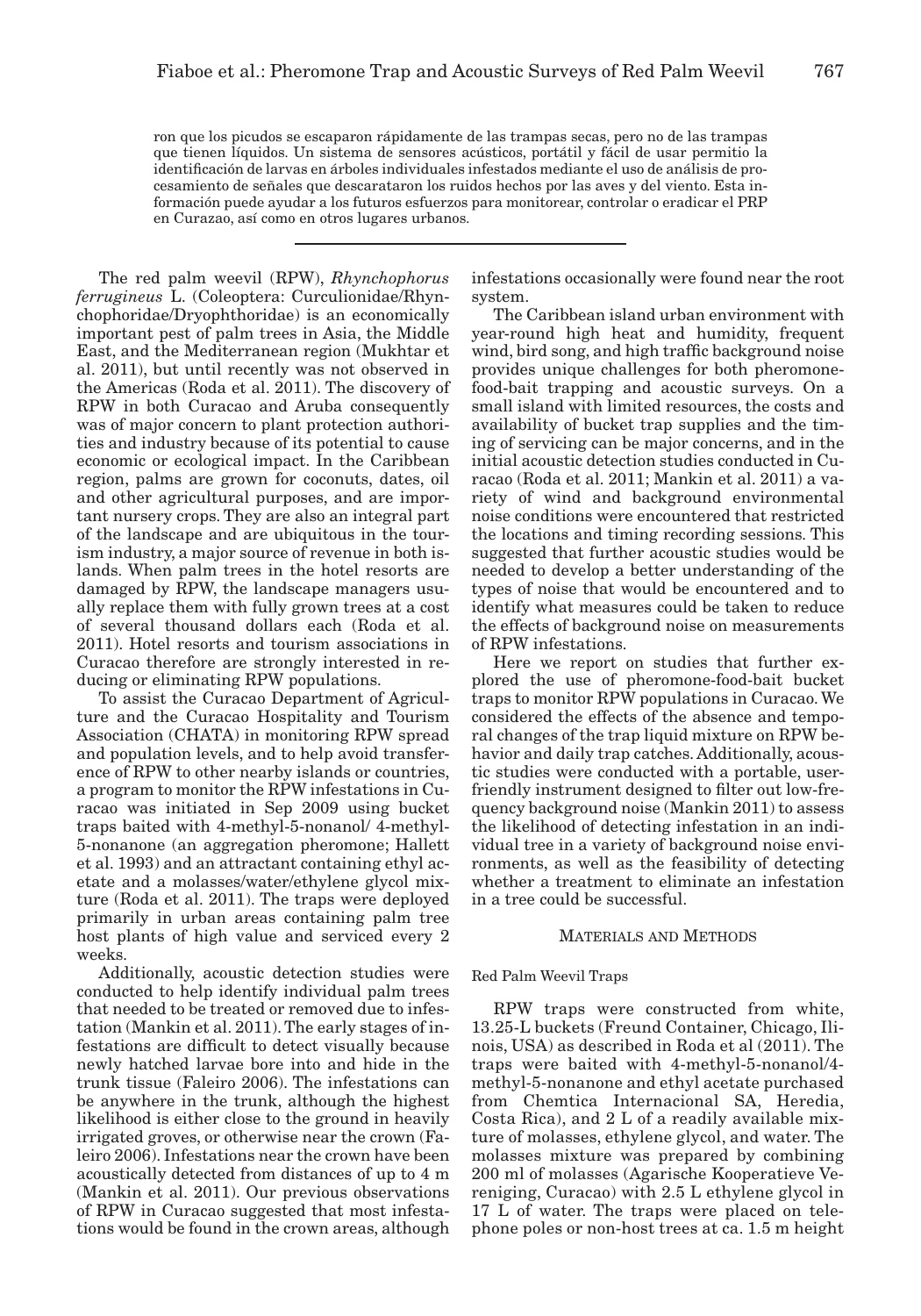and ca. 100 m from a *Phoenix* sp. palm. Locations of individual traps were geographically referenced using an eTrex GPS (Garmin, Olathe, Kansas). The traps were monitored daily for 14 d from 10-24 Feb 2011 at 13 different urban locations and again from 24 Feb-10 Mar 2011, when 12 of the original locations were monitored. At the start of each sample period all trap components (e.g. pheromone, ethyl acetate and food bait mixture) were replaced. The number of RPW trapped each d was recorded and all captured RPW were removed. The mean number of RPW trapped per d was analyzed with a repeated measures (split plot) model using the REML (REstricted or REsidual Maximum Likelihood) method (SAS Institute 2008). Locations were treated as a random variable with d (1-14) and the two sample periods repeated within location. Student's t-test was used for separation of the two sample-period means.

Comparisons of Weevil Escapes from Dry and Liquid-Containing Buckets

Laboratory tests were conducted to consider previous observations that RPW escaped quickly from dry but not liquid-containing bucket traps. Five replicates were conducted with 13.25-liter bucket traps and 2-liter plastic cups, first without and then with water. For tests with liquid, 1 liter of water was placed into each 2-liter cup, and two liters into each 13.25-liter bucket In each test, 5 female weevils obtained in the field were introduced into the container and observed until they left the trap or cup or died (approximately 2 wk after introduction).

Acoustic Measurements from Infested and Uninfested Date Palm Trees

To establish further distinctions between RPW signals and environmental background signals, acoustic recordings were obtained immediately below the crown of one date palm (*Phoenix dactylifera* L.) with visual symptoms of infestation (yellowed fronds with observable tunnelling, asymmetrically oriented around crown) and from similar positions below the crowns of 3 date palms exhibiting no visual symptoms of infestation (e.g., without holes or tunnels in leaves or crown, oozing liquid, fermented odor, or other symptoms noted in Faleiro (2006)) at the Exotic Garden Nursery. The trees were in a stand of young date palm trees less than 3 m in height. Information about the recording time and location, wind, and other environmental conditions were documented in notes at the time of recording.

The recording methods were similar to those described in Mankin et al. (2009) and Ulyshen et al. (2011). A nail long enough to extend past the external fronds or a 1.59-mm titanium drill bit was inserted into the palm tree trunk near the crown and a sensor-preamplifier module (model SP-1, Acoustic Emission Consulting, Inc., Sacramento, California) was attached magnetically. The sensor was connected by cable to an AED-2000 amplifier with a headphone output for onsite listener assessment of signals and an output to a digital audio recorder (model HD-P2, Tascam, Montebello, California) for subsequent computer assessments of the spectral and temporal characteristics of the signals (Mankin et al*.* 2008, 2011). The AED-2000 amplifier filters out signals below 1 kHz, where much of the traffic and wind noise occurs (Mankin et al. 2011), and it has been designed with many user-friendly features to enable rapid training of nonspecialist surveyors. The headphones provide an immediate assessment of infestation likelihood that can be augmented by subsequent computer assessment of whether the signals are detected as bursts (groups) of short impulses typical of insect movement and feeding activity (Mankin 2011).

#### **RESULTS**

Spatial and Temporal Patterns of Pheromone Trap Captures

Red palm weevils were captured at 11 of the 13 locations around Curacao (Fig. 1).When RPW were trapped, the total trap catches ranged from 1 weevil/14 d up to 13 weevils/14 d. RPW was found to be present across the entire island. However, the highest numbers of weevils were found in the urban areas of Willemstad where the largest numbers of host plants were observed. There were significantly fewer weevils  $(t = 6.24; N = 308;$  $P = 0.01$ ) caught in the second sample period, 24 Feb-10 Mar, than in the first period, 10-24 Feb (Fig. 2), but there was no interaction between sample period and d. This suggests that the mean number of RPW flying among trees was lower during the second period. Combining both sampling periods across d, the number of weevils trapped decreased significantly  $(F = 3.42; df = 13,$ 308; *P* < 0.001) as the food bait mixture aged. The mean number of weevils caught on d 1-7 were significantly higher than the numbers collected on d 9-14. The mean number of weevils caught on day 8 was not different than the means from other d. Daily observations indicated that the level of food bait liquid did not evaporate substantially over the 14 d. However, ferment odors produced by food bait liquid were perceived to increase as the mixture aged.

Evaluation of RPW Capacity to Escape from Dry or Liquid-Containing Traps

All female weevils placed in dry 2- and 13.25-L buckets climbed to the tops of the containers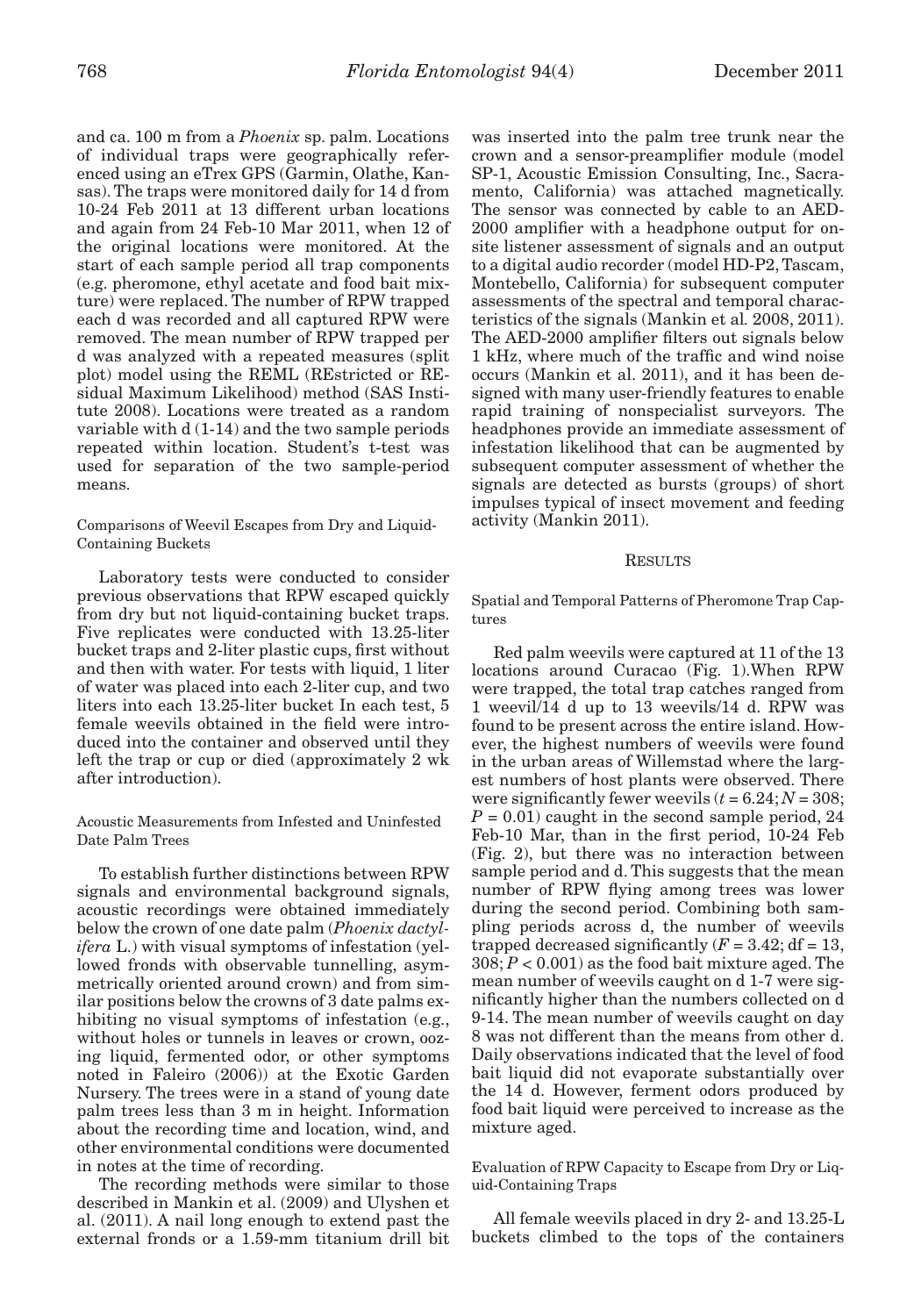

Fig. 1. Mean No. RPW captured in the two trials at each location where traps were placed in Curacao (except at upper NW corner, where the trap disappeared during the second trial and only first trial was used).

within a period ranging from a few seconds to  $< 5$ minutes despite the smooth inner surfaces. Each weevil remained for a few seconds on the lip of the container and then dropped outside the container without attempting to descend by crawling. When water was added to the containers of both types, no RPW succeeded in climbing out. The weevils remained alive for approximately 2 wk, but their behaviors in the water apparently kept them from escaping. Although they were observed frequently to swim to the wall of the bucket, the swimming motions bounced them away from the edge before they could climb onto the container wall. If they encountered another weevil, they attempted to climb over each other but at these water levels they could not reach a position high enough to enable flight and escape.

Comparisons of Acoustic Signals from Infested and Uninfested Date Palm Trees

To accommodate the high levels of background noise associated with wind and bird calls on Curacao, the recordings were analyzed using a

three-stage process that first identified periods where listeners detected predominantly a single type of signal, either from larvae, wind, wind-induced leaf-tapping noise, or bird calls. Representative periods were obtained for each type of signal by screening playbacks of all 51 recordings from infested and uninfested palms in Raven 1.3 (Charif et al. 2008). In the second stage of the analysis, a spectral profile of RPW larval sounds from the infested palm was constructed from a 70-s period with 40 impulse bursts (Fig. 3). Spectral profiles also were constructed from a 22-s period of continuous wind, a 21-s period of continuous tapping, and a 120-s period containing 45 bird calls (Fig. 3) recorded from trees which had no visible signs of infestation. Finally, using the profiles in Fig. 3, we passed the signals from all files through a customized program that identified the temporal patterns of sound impulses and discriminated against signals that did not match the typical impulse-burst patterns of insect sounds (Mankin et al. 2009; Mankin 2011). Using this combination of profiles that identified larval impulses and rejected wind, birdcalls, and tapping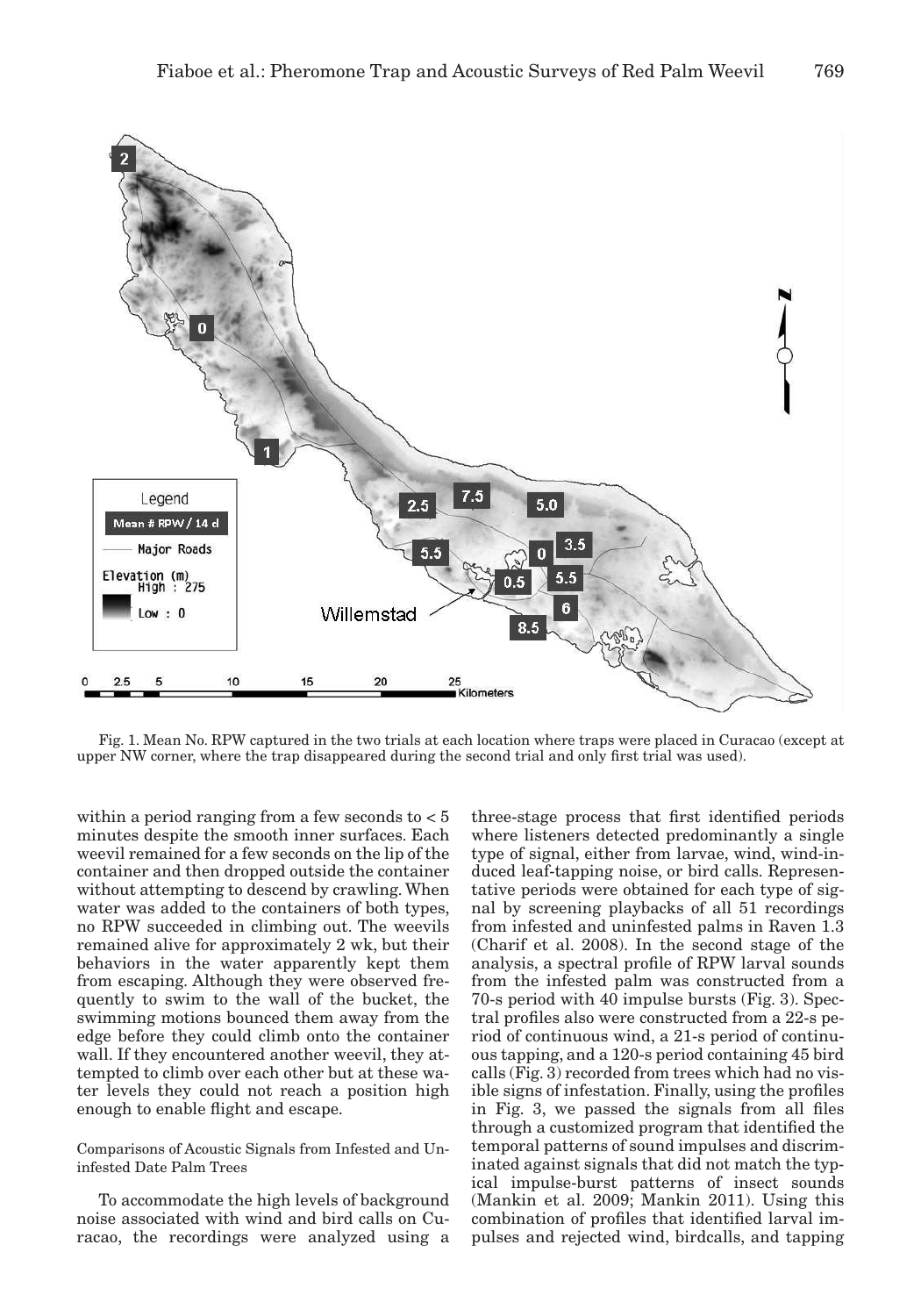

Fig. 2. The mean number  $(\pm SE)$  of red palm weevil adults (male and female) caught from traps located at 12 sites in Curacao

sounds, the analyses identified multiple impulse bursts matching the RPW profile in recordings from the infested palm, as in the example of Fig. 4, but none from the trees lacking visible signs of infestation were present.

The oscillogram and spectrogram of Fig. 4 is typical of the signals found in the recordings that were obtained from the infested palm. The example contains a mixture of signals matching the RPW, wind, and bird song profiles beginning at about 4 s into the recording. Several bird calls then appear, followed by a period of RPW signals. The total rate of production of RPW larval sound bursts in the entire 70-s recording was 0.69 bursts / s, while the rate of bird calls was 0.014 burst / s, and the rate of wind bursts was 0.042 bursts / s. In this recording, the RPW signals are slightly louder than the bird calls and have relatively more signal below 2.5 kHz. The bird song has relatively more signal above 6 kHz, and the wind signals extend from 3-8 kHz.

None of the signals in recording period of Fig. 4 matched the tapping sound profile, possibly because the relatively light wind. Altogether, 11 of 32 separate recordings obtained over a three-day period had relatively high levels of wind and/or noise and 5 had no detectable levels of wind noise. The remainder had intermediate levels of wind noise. The tests were done partly at times and places where wind levels would be higher, e.g., during afternoons and in exposed areas, but it should be noted that wind levels could be reduced if the acoustic tests were conducted well inside the treed area or early in the morning, when wind levels would be low. It was also found that changing the amplification level during different parts of an assessment at a given site enabled listeners to more easily distinguish the RPW sounds from other nontarget noise, because the larvae were

present at short range while much of the background noise, including traffic noise, was distant. Changing the amplification level enabled the distant and short-range signals to be differentiated.

Twenty four hours after the recording of the signals in Fig. 3 from the infested date palm tree, the crown was cut open and 9 RPW larvae were removed. An acoustic recording was obtained immediately thereafter, and RPW signals were detected at the rate of 0.15 bursts / s. Wind sounds were detected at the rate of 0.037 bursts / s. The nursery owners applied imidacloprid (Dominion 2L®) at a 7.16 ml/L (v:v) dosage typically used after discovering an infested date palm. Twenty four hours after the treatment we recorded from the tree again. This time, no RPW signals were detected, but wind sounds were detected at the rate of 0.33 bursts / s, and bird sounds were detected at the rate of 0.052 bursts / s.

#### **DISCUSSION**

The age of the food bait mixture was found to be an important factor affecting the number of RPW trapped in Curacao. To optimize the number of RPW caught, the molasses based food-bait mixture used in this study should be replaced every 7-8 d. A similar recommendation was reported in the Middle East by Faleiro et al. (2011), who used dates instead of molasses and serviced the traps at 7-d intervals. The reasons for the decreased in attractiveness of the mixture could have resulted from the loss of attractive odors or the increase of unfavorable compounds. In this study, an increase in fermentation odors was perceived with increased age of the mixture. Previous studies have indicated that general fermentation volatiles, such as ethanol appear attractive to *Rhynchophorus* weevils (Hagley 1965; Giblin-Davis et al. 1996; Guarino et al. 2011). The mixture used in Curacao may be producing additional compounds that are overriding the attractive components. A molasses/water mixture was used in Curacao because studies have shown the bait to be equally synergistic as sugarcane and pineapple tissue in attracting *Rhynchophorus* beetles to pheromone-baited traps (Giblin-Davis et al. 1994). In Curacao, molasses is relatively inexpensive and accessible compared to other food baits such as sugar cane, dates or host plant fronds commonly used in RPW trapping systems (Faleiro 2006). Further studies are needed to determine if other food baits, although more costly, may provide continued attraction to the weevils to allow longer duration between servicing traps. Weekly servicing reduces the amount of information lost if a trap is vandalized or removed. However, increasing the time between servicing traps is critical, particularly where human and other resources are limited. Longer service intervals would reduce costs for organizations like the Curacao Hospitality and Tourism Association, for example,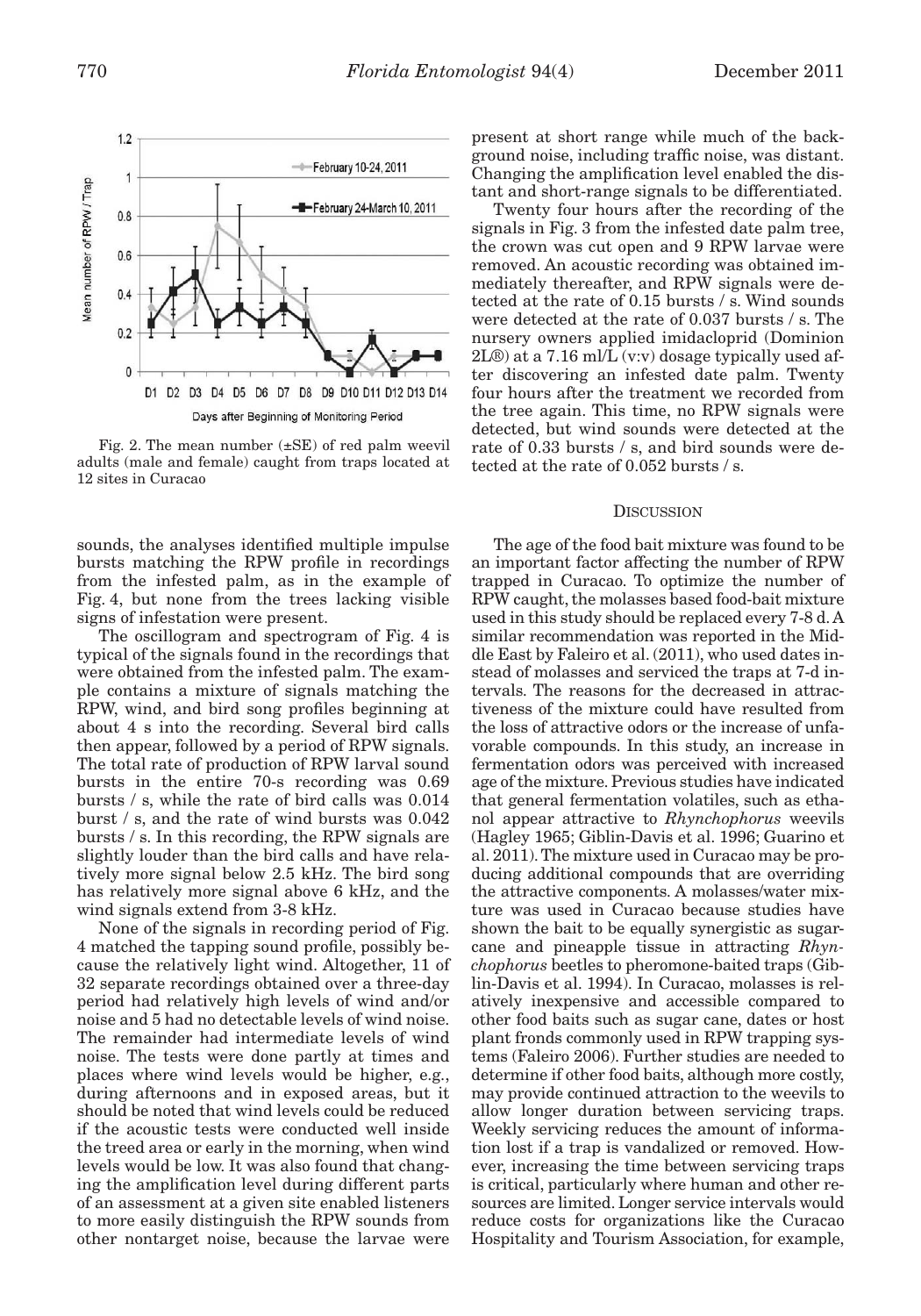

Fig. 3. Spectral profiles of RPW larval impulses (solid line) obtained from palm tree with visible signs of infestation, and wind (dotted line), bird song (dashed line), and wind-induced tapping impulses (dotted line), obtained from palm trees without visible signs of infestation.

which plans to operate a ring of traps to attract weevils away from the tourist areas and reduce influx of weevils from nearby residential areas (Roda et al. 2011).

Contrary to anecdotal suggestions, the results also indicated that *R. ferrugineus* has the capacity to move quickly on smooth surfaces, and confirmed its ability to escape from dry traps. Considering the relatively long time spent in the water before death of adult insects, care should be taken to keep trap liquid levels high. The bucket traps used in Curacao frequently were found dry after 14 d in the field (Roda, personal observation). Optimizing the design of the trap to reduce the evaporation rate of the food bait/water mixture or where physical barriers are placed to prevent the escape of climbing weevils may allow for longer periods between servicing traps.

This and previous studies (Mankin et al. 2008; Potamitis et al. 2009; Mankin et al. 2011 and references therein) indicate that hidden infestations of RPW can be detected acoustically without difficulty in a variety of environmental conditions. However, some of the limits of detectability remain to be determined, including the size of the young-

est instars that can be easily detected. In Mankin et al. (2008), spectral differences were found between RPW larval signals and background noises at frequencies between 3.4 and 6 kHz that were helpful in distinguishing the larval sounds from background. In the Curacao study, we considered an expanded range from 3.4 to 10 kHz because the bird calls and wind noise had high frequency components that distinguished them from the larval sound impulses (Figs. 2 and 3). It was more difficult to distinguish wind-induced tapping sounds from larval sounds, partly because both the larval sounds and the leaf-tapping sounds excited some of the same resonance frequencies in the palm tree (Mankin et al. 2011). However, it was possible to discard many bursts of trapping sounds in the computer analyses by excluding bursts with more than 200 impulses per burst (Mankin et al. 2008) because the insects performed their movement or feeding actions for shorter periods of time. Also, listeners who can observe occurrences of wind gusts while simultaneously monitoring signals in the palm tree with headphones can exclude tapping sounds by their context as a part of the extraneous, wind noise background. Consequently, when the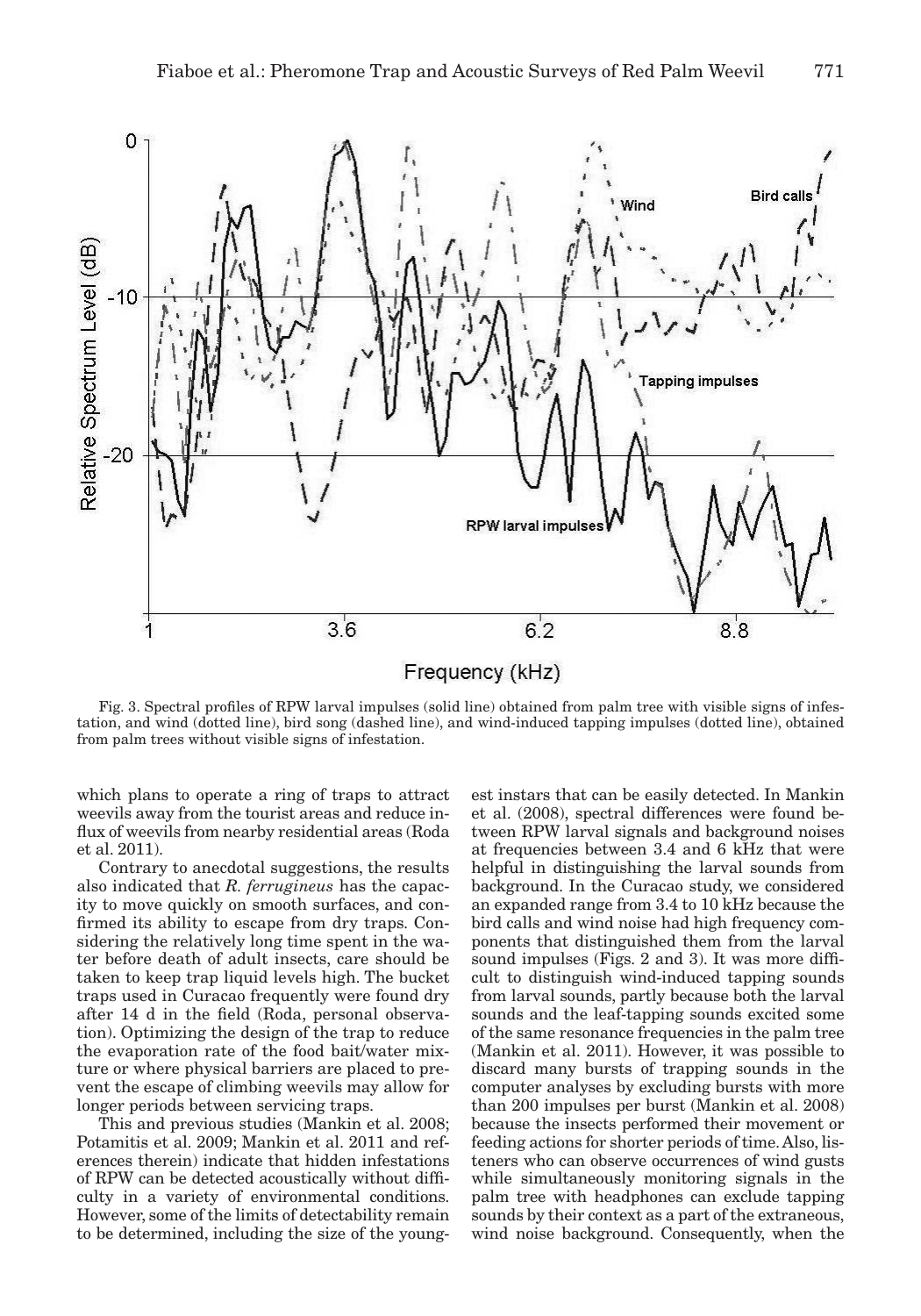

Fig. 4. Oscillogram and spectrogram of a 30-s period of signals recorded from a vibration sensor inserted into a small date palm tree containing visible signs of RPW infestation. Two periods with high levels of RPW activity are marked by dashed rectangles. Other periods with wind and bird song are marked with arrows in the oscillogram.

signal levels of the background noise are not overpowering, it may be possible to distinguish these noises from RPW sounds either by training of the listeners or by using computer analyses that recognize the lower frequency RPW signals in the higher-frequency background. A feature of the AED-2000 that allows rapid changing of amplification levels also assists listeners in distinguishing signals produced near the sensor from those produced further away.

Finally, the result that the RPW signals declined to zero within a day after the imidacloprid treatment suggests that the acoustic methods might be useful for assessment of whether an insecticide treatment was effective. However, additional studies of the time course of decline of larval activity and subsequent larval death would be necessary to establish the efficacy of such assessments

#### ACKNOWLEDGMENTS

The authors thank the Exotic Garden Nursery for the use of their facilities and assistance, Seth Britch (USDA-ARS-CMAVE) for mapping of GIS coordinates, and Edward Jones (USDA-APHIS-PPQ-CPHST) for help analyzing the trap data. The study was supported through the U.S. Farm Bill section 10201 funding through a Cooperative Agreement (10-8100-1503-CA) between Florida A&M University and USDA Animal and Plant Health Inspection Service, Plant Protection and Quarantine. The use of trade, firm, or corporation names in this publication is for the information and convenience of the reader. Such use does not constitute an official endorsement or approval by the USDA of any product or service to the exclusion of others that may be suitable. The USDA is an equal opportunity provider and employer.

#### REFERENCES CITED

- CHARIF, R. A., WAACK, A. M., AND STRICKMAN, L. M. 2008. Raven Pro 1.3 user's manual. Cornell Laboratory of Ornithology, Ithaca, NY.
- FALEIRO, J. R. 2006. A review of the issues and management of the red palm weevil *Rhynchophorus ferrugineus* (Coleoptera: Rhynchophoridae) in coconut and date palm during the last one hundred years. Int. J. Tropical Insect Sci. 26: 135-154.